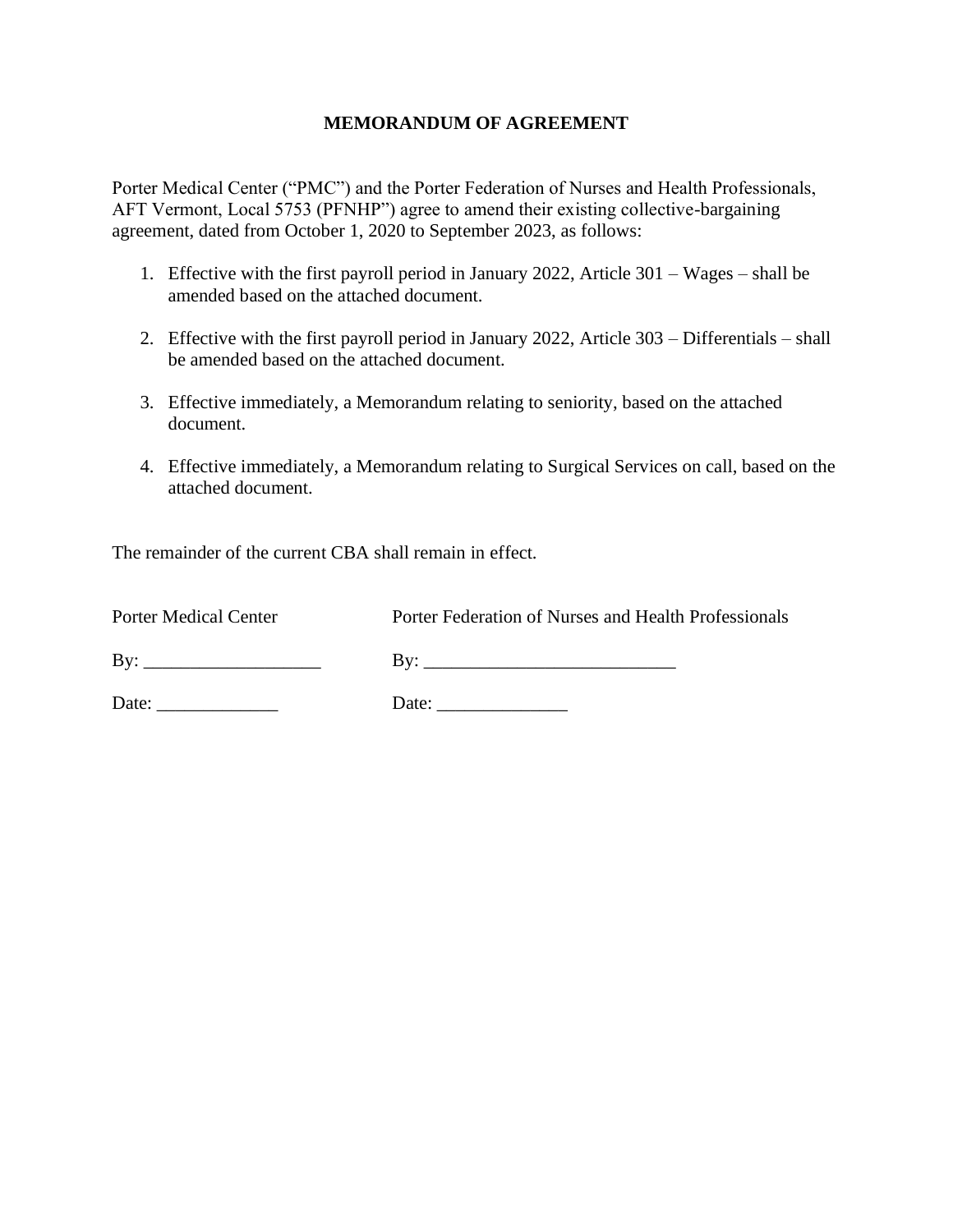#### **Article 301 – Wages**

A. Wage Increases.

FY21 – Increase. Effective the first payroll period in January 2021, all eligible bargaining unit employees shall receive a nine percent increase in pay by moving the range seven percent, and a two percent increase in pay by moving up one step. Bargaining unit employees who have reached the maximum step will not get a step increase, but they will get a lump sum bonus equal to two percent of the employee's total compensation for the prior calendar year, payable in the first payroll period in February.

Exempt employees shall receive a 9.0% increase in their base pay. Effective the first payroll period in January 2021, practice RNs will receive the same hourly wage as hospital and nursing home RNs.

FY22 – Increase. Effective the first payroll period in January 2022, all eligible bargaining unit employees shall receive a twelve percent increase in pay by moving the range ten percent, and a two percent increase in pay by moving up one step. Bargaining unit employees who have reached the maximum step will not get a step increase, but they will get a lump sum bonus equal to two percent of the employee's total compensation for the prior calendar year, payable in the first payroll period in February.

Exempt employees shall receive a 12% increase in their base salary.

FY23 – Increase. Effective the first payroll period in January 2023, all eligible bargaining unit employees shall receive a six percent increase in pay by moving the range four percent, and a two percent increase in pay by moving up one step. Bargaining unit employees who have reached the maximum step will not get a step increase, but they will get a lump sum bonus equal to two percent of the employee's total compensation for the prior calendar year, payable in the first payroll period in February.

Exempt employees shall receive a 6.0% increase in their base pay.

\* \* \* \*

### **Article 303 - Differentials**

PMC shall pay the following differentials to hourly bargaining unit employees.

1. Evening. All hours worked between 3:00 pm and 11:00 pm, if the shift includes at least three hours between 3:00 pm and

11:00 pm or the entire shift is within the designated period.

• Hospital and PMG \$3.00 per hour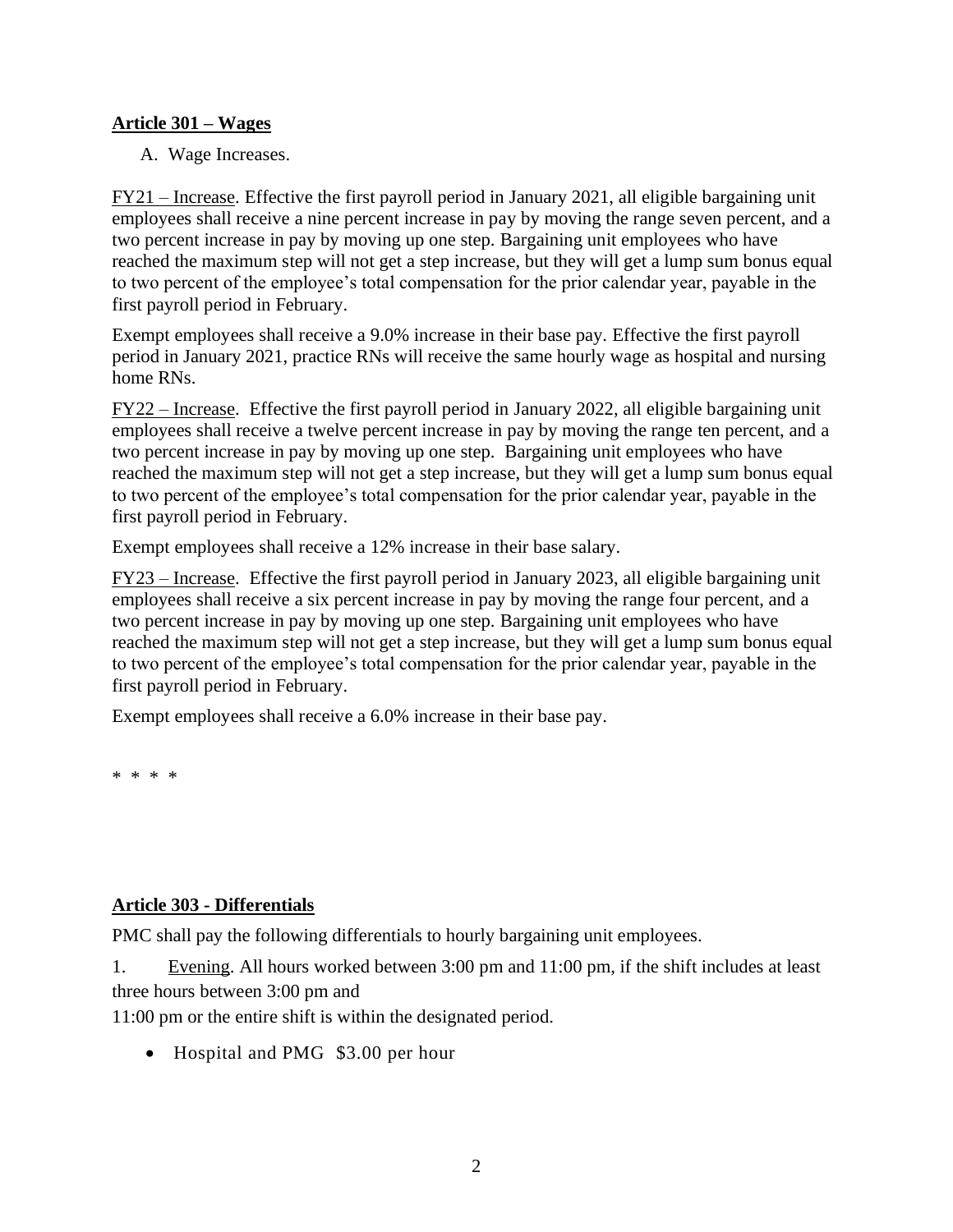• Helen Porter \$3.00 per hour

2. Night. All hours worked between 11:00 pm and 7:00 am, if the shift includes at least three hours between 11:00 pm and 7:00 am or the entire shift is within the designated period.

- Hospital  $& PMG \$  \$5.00 per hour
- Helen Porter \$5.00 per hour

3. Weekend. All hours worked between 11:00 pm on Friday night and 11:00 pm on Sunday night.

- Hospital  $& PMG$  \$2.00 per hour
- Helen Porter \$2.00 per hour

The weekend differential shall be paid on top of any applicable evening or night differential.

4. On Call. PMC shall pay \$5.00 per hour for 20 and 30 minute call, and \$2 per hour for all other call. An hourly employee who is designated as on call shall receive the on call stipend for all hours spent on call. If an employee is called in to work while on call, the employee will also be compensated for all hours worked, for a minimum of two hours, at a compensation rate that is 1.5 times their appropriate rate of pay, including appropriate shift differentials even if the minimum number of hours to receive such differential has not been worked. On call pay will end at the beginning of a regularly scheduled shift, but this sentence shall not apply to on call for staffing adjustments.

5. PMG Float. PMC shall pay bargaining unit employees in the PMG float pool an extra \$5.00 per hour.

6. Ambulance Transport. PMC shall pay bargaining unit employees a lump sum of \$45 per transport when PMC determines that an RN is required to accompany a patient, which is in addition to any compensation for hours worked. If an RN is called in to cover for the nurse who is accompanying the transport or if the RN is called in to do the transport, the RN will be paid 1.5 times their base rate plus applicable differentials.

7. Practices Lead Nurse. PMC shall pay a \$3 per hour differential for all hours worked as a lead nurse at one of the practices.

8. Helen Porter Charge. PMC shall pay a \$3 per hour differential for all hours worked as a charge nurse at Helen Porter.

9. Hospital Charge. PMC shall pay a \$3 per hour differential for all hours worked as a charge nurse in the hospital.

10. Preceptor Differential. PMC shall pay a nurse assigned by PMC to mentor new nursing department nurses (but not including students whose instructors are present at the facility) \$2.50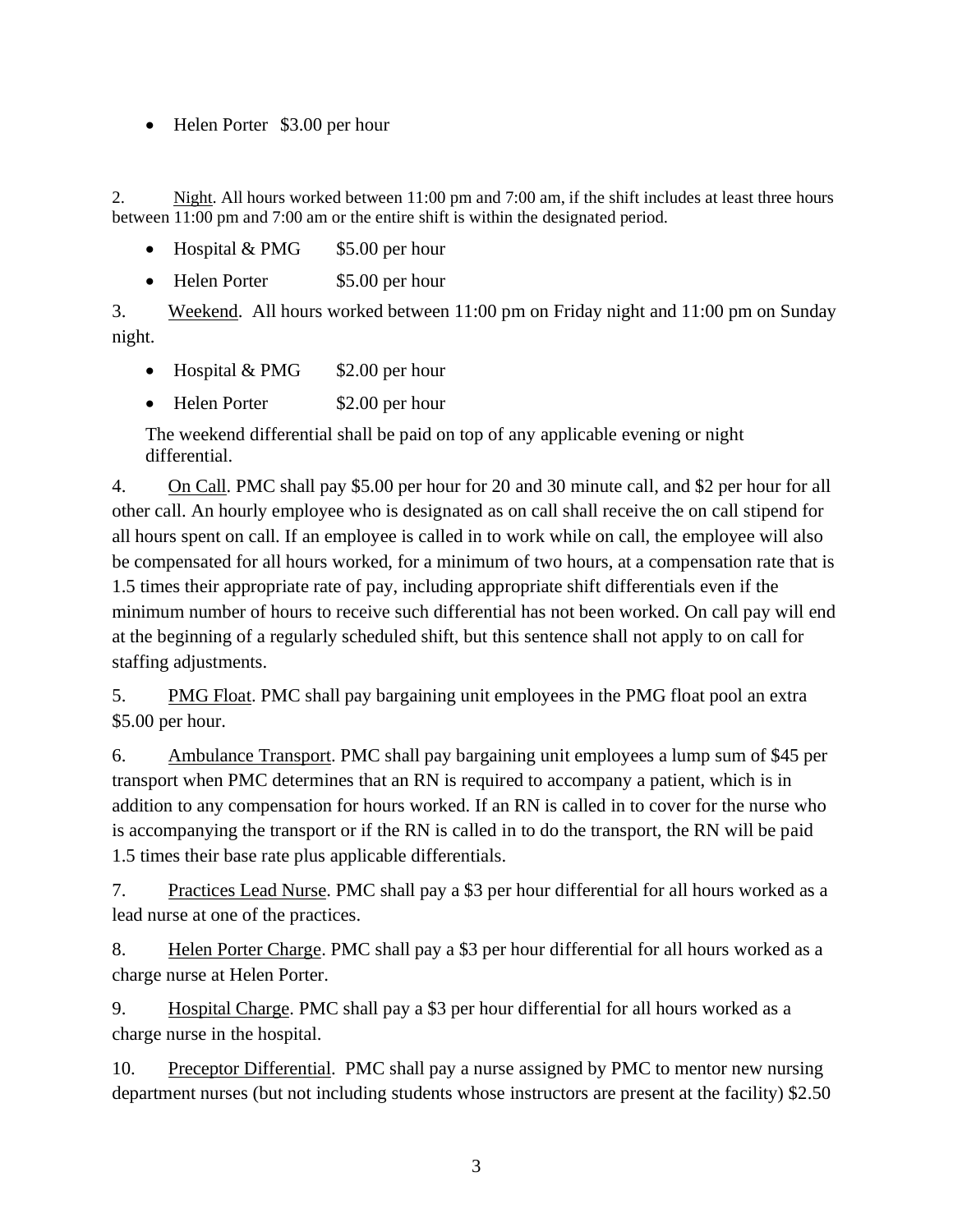per hour for each hour worked while performing this role. PMC will select preceptors based on its determination of clinical skills, communication skills and teaching skills. Nurses may be required to attend an approved preceptor class in order to qualify for preceptor pay.

11. Hospital Float Differential. PMC shall pay a nurse who floats to a nursing position in another hospital unit and takes on a patient assignment a \$5 per hour differential for all hours worked while floating, if they work at least four consecutive hours on the other unit.

12. Per Diems. PMC shall pay \$2 per hour for all hours worked as a per diem employee. In addition, any bargaining unit employee who completes the requirements for an Option C per diem employee during a calendar year, per Article 403 "Employment Status," shall be paid a lump sum bonus of \$500 payable in the first full pay period in February.

### 13. Urgent Pay.

- A. Full-time, part-time and per diem bargaining unit employees will be paid urgent pay if management determines the need for additional bargaining unit employees (beyond scheduled employees and on-call employees) within twenty four (24) hours from the start of the shift. Urgent pay will be considered a differential equal to 50% of the bargaining unit employee's appropriate rate of pay, including applicable differentials. Overtime and/or holiday rates shall also apply to the urgent pay rate.
- B. Any bargaining unit employee who misses scheduled work is not eligible for urgent pay during that same pay period. However, urgent pay will not be denied in any pay period for a single absence which does not exceed four (4) hours.
- C. If the shift is identified as eligible for urgent pay, the entire shift will be paid as urgent pay. Bargaining unit employees may agree to work for less than the full shift with the manager's approval.
- D. Urgent pay shall be offered to bargaining unit members in the following order. When the need is identified, the manager (or designee) shall award the shift based on the following priority:
	- 1. Available bargaining unit volunteers from within the home unit who are currently working on the unit will be asked to work, by unit seniority.
	- 2. If no one volunteers, bargaining unit members from the unit needing coverage shall be contacted via mass text, then those who opt out of text messages shall be called by unit seniority. The first person to reply shall be offered the urgent shift.
	- 3. If no employee from the unit needing coverage accepts the urgent pay shift within 30 minutes of the mass text, bargaining unit members who are cross-trained to the unit needing coverage shall be contacted by mass text, then those who opt out of text messages shall be called by unit seniority. The first person to reply shall be offered the urgent pay shift.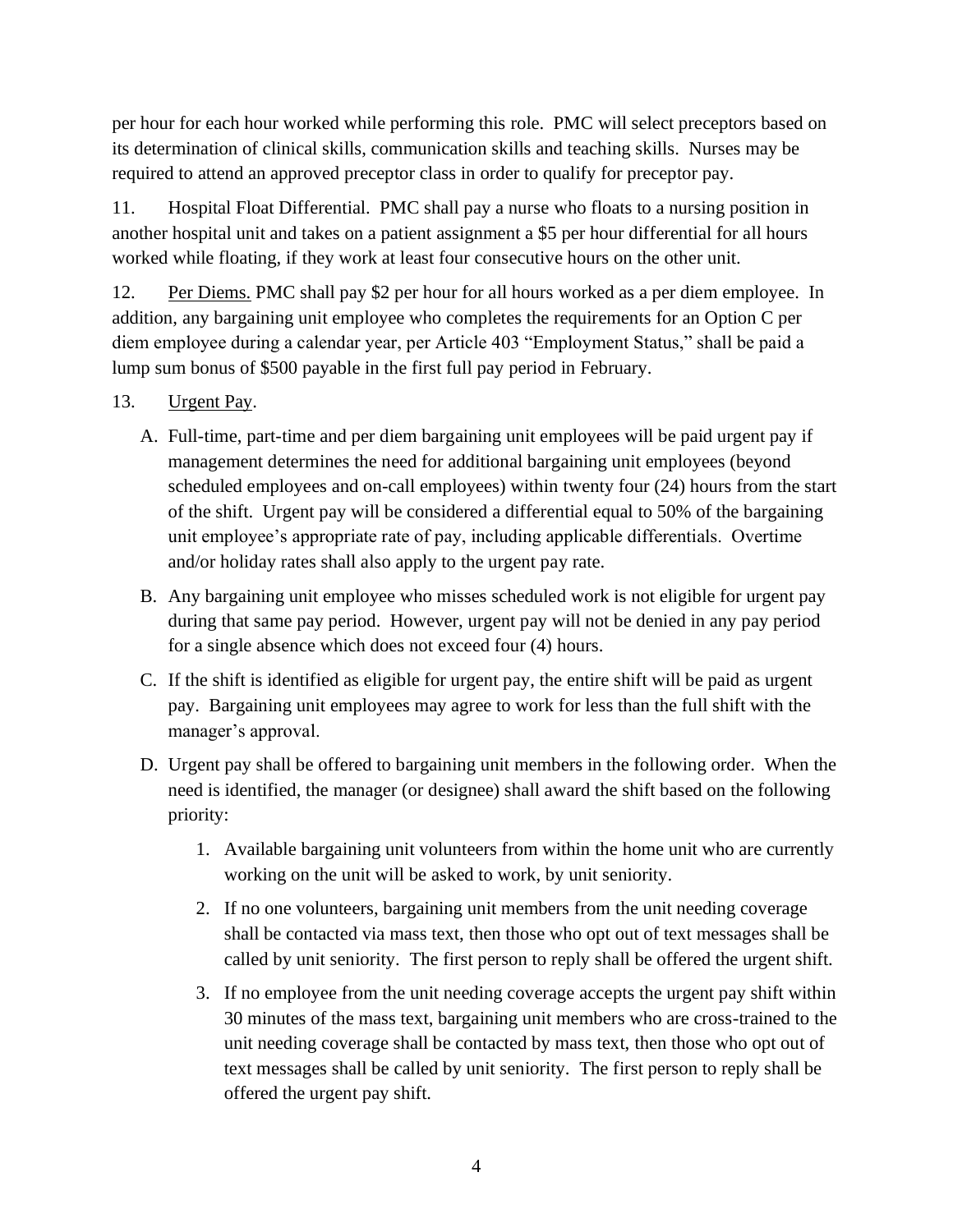4. To bargaining unit employees who are willing to work part of the urgent shift, but only with the manager's prior approval, by unit seniority. Bargaining unit employees must communicate their desire to work a partial shift when declining the initial offer. Management will decide 30 minutes after the text in section D(3) is sent out.

#### 14. Employment Bonuses.

A. Sign-On Bonus. From the date of this agreement through December 1, 2022, PMC may offer a sign-on bonus to newly hired nurses as it determines appropriate on a case by case basis, and repayment of such bonus may be subject to such terms and conditions as PMC determines appropriate in the circumstances. PMC shall provide the Union with a copy of the terms of any sign-on bonus provided to new bargaining unit employees on a quarterly basis. The parties agree to meet in November 2022 to discuss the sign-on bonus.

B. Retention Bonus. PMC agrees to pay a retention bonus to all bargaining unit employees who are employed by PMC on December 1, 2021, and remain employed by PMC through the various bonus payment dates. Bargaining unit employees who reduce their FTE will no longer be eligible for any retention bonus.

- 1. In the first full payroll period of March, PMC will pay bargaining unit employees a lump sum bonus equal to 4.0% of their total compensation received from the first full payroll in December through the payroll before the first full payroll period in March.
- 2. In the first full payroll period of June, PMC will pay bargaining unit employees a lump sum bonus equal to 4.0% of their total compensation received from the first full payroll in March through the payroll before the first full payroll period in June.
- 3. In the first full payroll period of September, PMC will pay bargaining unit employees a lump sum bonus equal to 4.0% of their total compensation received from the first full payroll in June through the payroll before the first full payroll period in September.4. In the first full payroll period of December, PMC will pay bargaining unit employees a lump sum bonus equal to 4.0% of their total compensation received from the first full payroll in September through the payroll before the first full payroll period in December.

Bargaining unit employees must be employed on the date of payment to receive the retention bonus. The parties agree to meet in November to discuss anadditional retention bonuses.